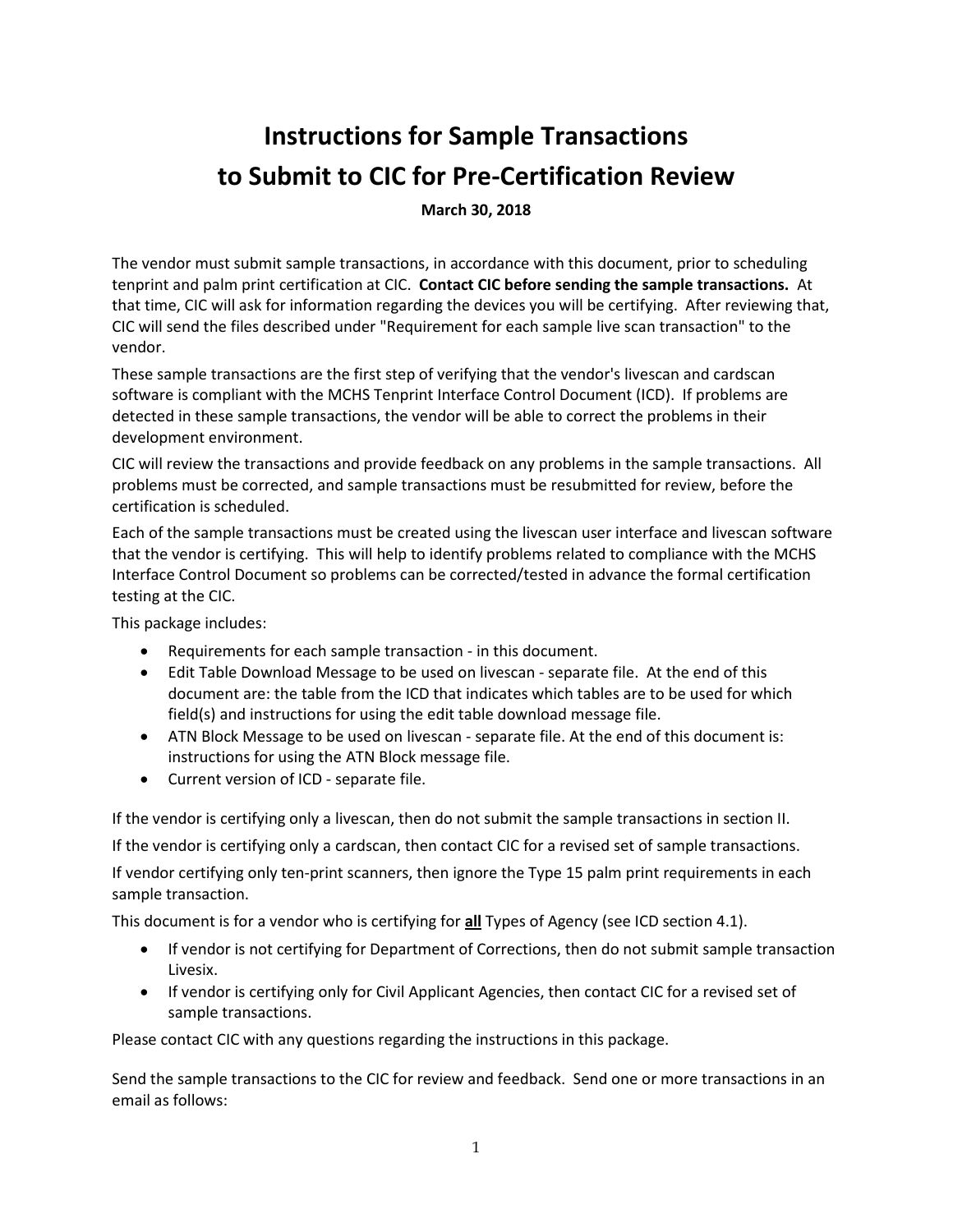1. Attach each sample transaction in its own file. To identify which file contains which sample transaction, and to ensure the file name is unique, before attaching the file, name each file as follows:

<Name of Sample Transaction>-<Date Sent to CIC in YYYYMMDD format> for example: "Liveone-20170331".

2. In the body of the email, provide the text of the subject line that corresponds to each sample transaction you include the email. (This is the text that would be in the subject line of the email if you submitted the transaction to MCHS.) Indicate which subject line goes with which sample transaction. For example: "Liveone: <subject line>". Please put this information in the body of the email you send to CIC, don't put it in the subject line.

Note that these sample transactions are **not** the same as the test transactions described in the Tenprint Scanning Station Certification Test Procedures and the Palm Print Submission Certification Test Procedures.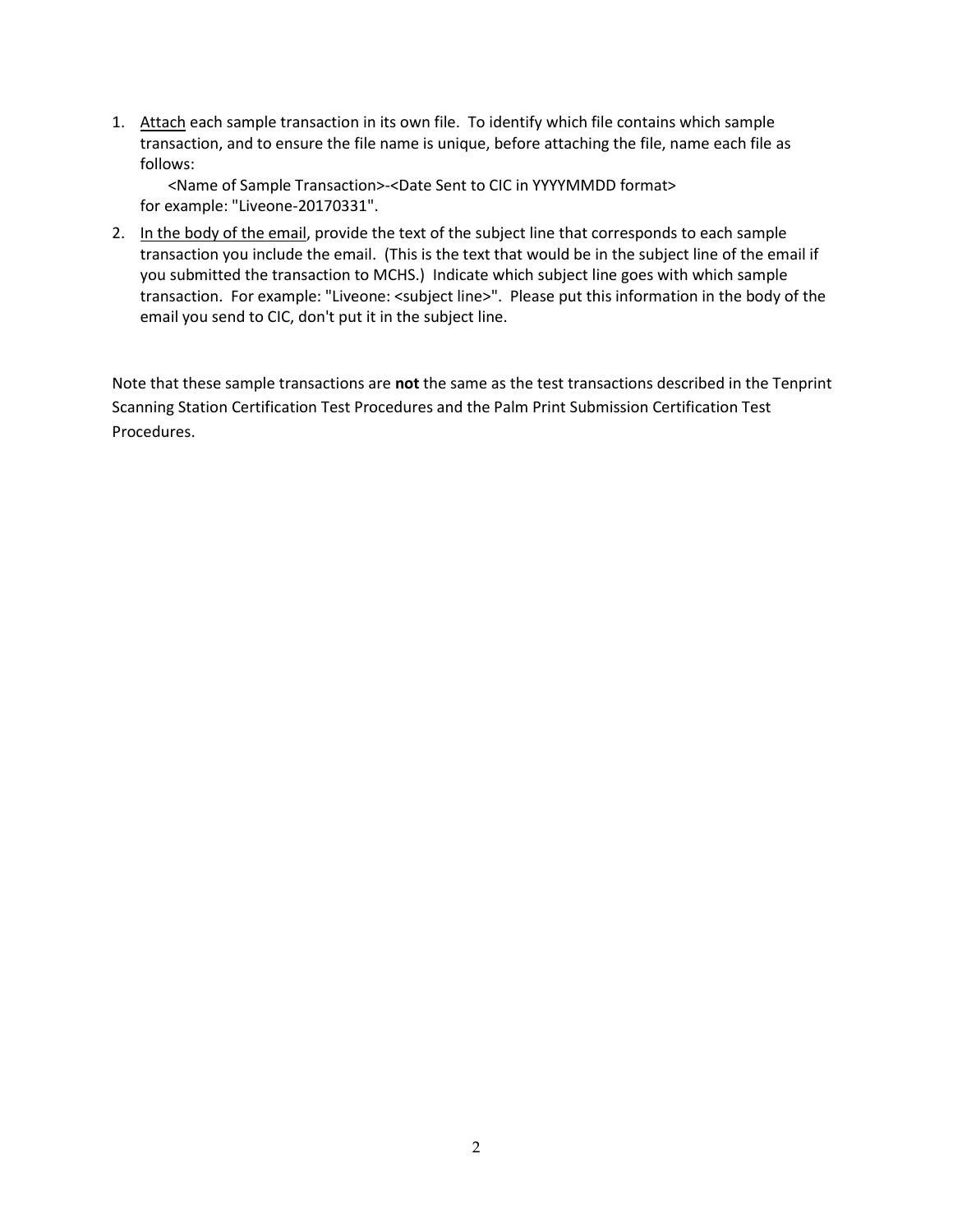## **I. Requirements for each sample livescan transaction**

- 1. Before creating the sample transactions:
	- a. Configure the livescan as follows:
		- Station id: **Istest3**

Station Id in email From line: lstest3

Print Agency ORI assigned to the livescan (for field 1.07): MSCERT954

Image Capture Equipment: set to the scanner you use to create sample transaction

- b. Download/install the edit tables from the edit table download message included in this package.
- c. Download/install the ATN blocks from the ATN Block message included in this package. If you use these ATN Blocks for testing, please reinitialize the livescan ATN Blocks before creating the sample transactions for submission to the CIC.
- 2. Use the livescan user interface for the livescan software you will be certifying to create each transaction. Preferably, use the tenprint-only and the palm print scanners that you will be certifying. Enter user-entered text in mixed case as indicated in each sample transaction.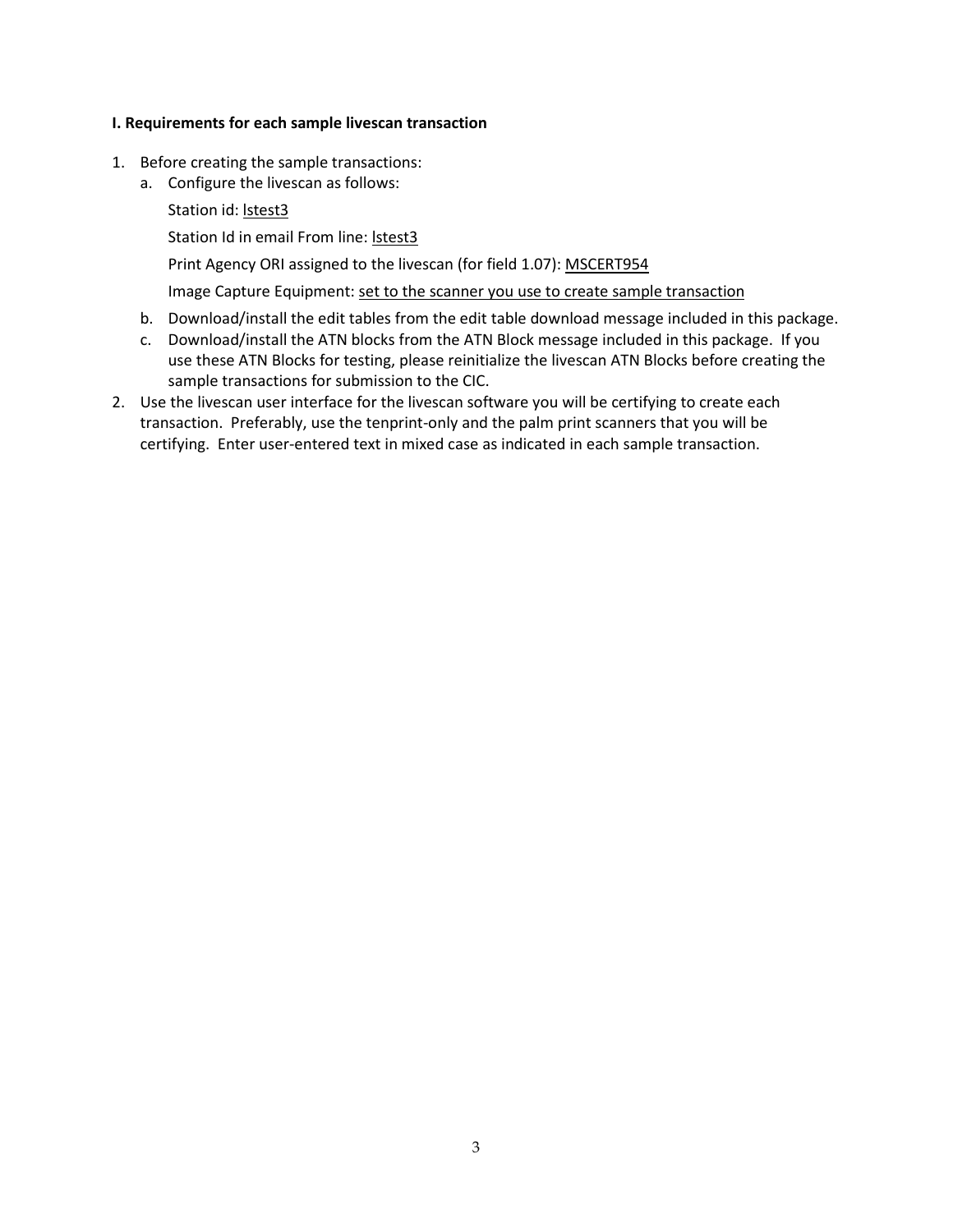#### **Sample Transaction Liveone - Civil Applicant Agency - Billable Applicant - fingerprints only**

Type of Transaction: APP

Type 4 Fingerprints: All tenprint positions are printable

Type 15 Palm Prints: None

Type 1 Fields:

Field 1.07 Print Agency ORI: from livescan configuration

Field 1.08 Applicant ORI: <select value, other than MSCERT954, from edit table for this field>

Field 1.09 TCN: standard TCN format (ICD appendix A.1)

| <b>Type 2 Record Field</b>    | Value                                                                                          |
|-------------------------------|------------------------------------------------------------------------------------------------|
| 2.018 Name                    | $\qquad \qquad -$                                                                              |
| Last Name (0)                 | Adams                                                                                          |
| First Name (0)                | Liveone                                                                                        |
| Middle Name (0)               | (no data)                                                                                      |
| Name Suffix (0)               | (no data)                                                                                      |
| 2.020 Place of Birth          | <operator edit="" field="" for="" from="" selects="" table="" this="" value=""></operator>     |
| 2.022 Date of Birth (0)       | 19850505                                                                                       |
| 2.024 Sex/Gender              | <operator edit="" field="" for="" from="" selects="" table="" this="" value=""></operator>     |
| 2.205 Race                    | <operator edit="" field="" for="" from="" selects="" table="" this="" value=""></operator>     |
| 2.027 Height                  | 504                                                                                            |
| 2.029 Weight                  | 120                                                                                            |
| 2.031 Eye Color               | <operator edit="" field="" for="" from="" selects="" table="" this="" value=""></operator>     |
| 2.032 Hair Color              | <operator edit="" field="" for="" from="" selects="" table="" this="" value=""></operator>     |
| 2.037 Reason Fingerprinted    | <operator edit="" field="" for="" from="" selects="" table="" this="" value=""></operator>     |
| 2.038 Date Printed            | <value by="" generated="" livescan=""></value>                                                 |
| 2.067 Image Capture Equipment | <from configuration="" livescan=""></from>                                                     |
| 2.084 Amputated or Bandaged   | <as above="" and="" fingerprints="" palm="" per="" prints="" required="" requirements=""></as> |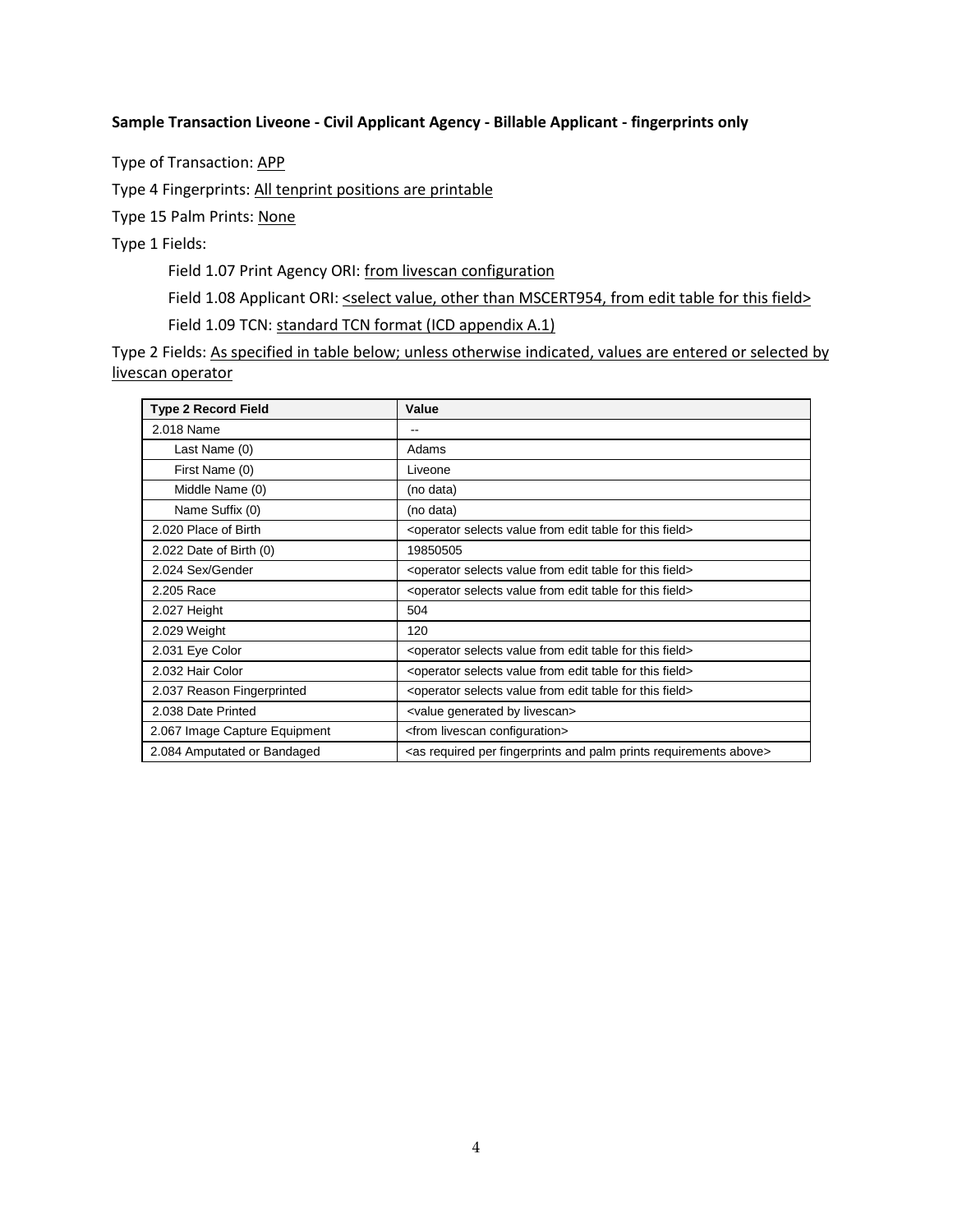#### **Sample Transaction Livetwo - Law Enforcement Agency - Arrest - fingerprints and palm prints**

Type of Transaction: ARR

Type 4 Fingerprints: All tenprint positions are printable

Type 15 Palm Prints: All palm print positions are printable

Type 1 Fields:

Field 1.07 Print Agency ORI: from livescan configuration

Field 1.08 Arrest Agency ORI: from field 2.702

Field 1.09 TCN: standard TCN format (ICD appendix A.1)

| <b>Type 2 Record Field</b>    | Value                                                                                          |
|-------------------------------|------------------------------------------------------------------------------------------------|
| 2.018 Name                    |                                                                                                |
| Last Name (0)                 | <b>Brady</b>                                                                                   |
| First Name (0)                | Livetwo                                                                                        |
| Middle Name (0)               | (no data)                                                                                      |
| Name Suffix (0)               | (no data)                                                                                      |
| 2.020 Place of Birth          | <operator edit="" field="" for="" from="" selects="" table="" this="" value=""></operator>     |
| 2.022 Date of Birth (0)       | 19850824                                                                                       |
| 2.024 Sex/Gender              | <operator edit="" field="" for="" from="" selects="" table="" this="" value=""></operator>     |
| 2.025 Race                    | <operator edit="" field="" for="" from="" selects="" table="" this="" value=""></operator>     |
| 2.027 Height                  | 601                                                                                            |
| 2.029 Weight                  | 200                                                                                            |
| 2.031 Eye Color               | <operator edit="" field="" for="" from="" selects="" table="" this="" value=""></operator>     |
| 2.032 Hair Color              | <operator edit="" field="" for="" from="" selects="" table="" this="" value=""></operator>     |
| 2.035 Palm Prints Available   | <operator edit="" field="" for="" from="" selects="" table="" this="" value=""></operator>     |
| 2.036 Photo Available         | <operator edit="" field="" for="" from="" selects="" table="" this="" value=""></operator>     |
| 2.038 Date Printed            | <value by="" generated="" livescan=""></value>                                                 |
| 2.045 Date of Arrest          | 20170324                                                                                       |
| 2.067 Image Capture Equipment | <from configuration="" livescan=""></from>                                                     |
| 2.084 Amputated or Bandaged   | <as above="" and="" fingerprints="" palm="" per="" prints="" required="" requirements=""></as> |
| 2.701 Arrest Tracking #       | <value -="" assigned="" atn="" block="" by="" from="" livescan="" message=""></value>          |
| 2.702 Arrest Agency ORI       | <operator edit="" field="" for="" from="" selects="" table="" this="" value=""></operator>     |
| 2.704 Arrest Type             | <operator edit="" field="" for="" from="" selects="" table="" this="" value=""></operator>     |
| 2.705 Arrest Charge Set       | цц.                                                                                            |
| Citation (0)                  | <operator edit="" field="" for="" from="" selects="" table="" this="" value=""></operator>     |
| Charge Description (0)        | (no data)                                                                                      |
| Supplement (0)                | (no data)                                                                                      |
| Severity (0)                  | (no data)                                                                                      |
| $#$ Counts $(0)$              | 1                                                                                              |
| Date of Offense (0)           | 20150321                                                                                       |
| Action (0)                    | <operator edit="" field="" for="" from="" selects="" table="" this="" value=""></operator>     |
| Charge Remarks (0)            | (no data)                                                                                      |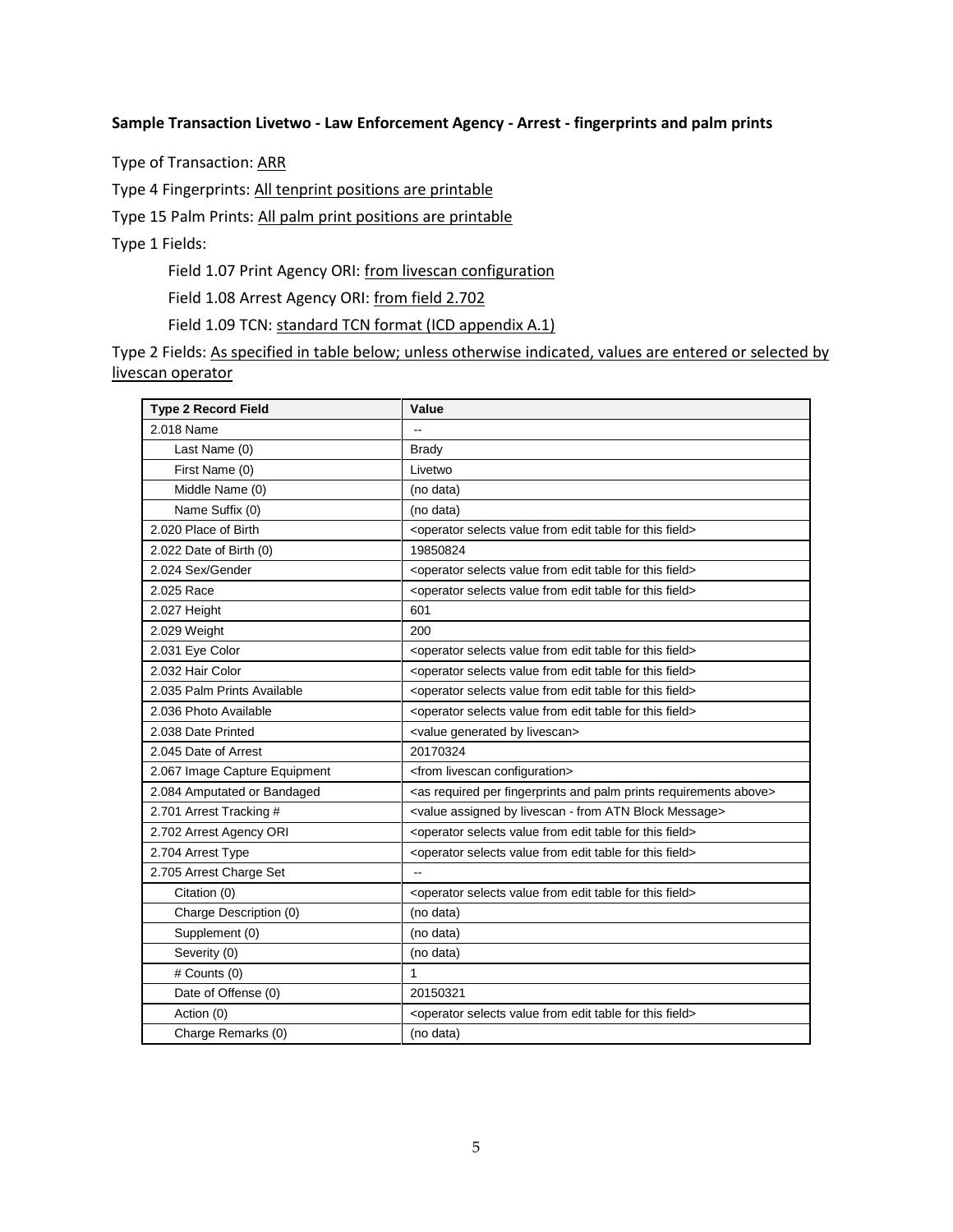#### **Sample Transaction Livethree - Law Enforcement - Arrest - fingerprints and palm prints**

Type of Transaction: ARR

Type 4 Fingerprints: All fingers on left hand are unprintable; all fingers on right hand are printable

Type 15 Palm Prints: Left upper and lower and writer's palm positions are unprintable; all palm positions on right hand are printable

Type 1 Fields:

Field 1.07 Print Agency ORI: from livescan configuration

Field 1.08 Arrest Agency ORI: from field 2.702

Field 1.09 TCN: standard TCN format (ICD appendix A.1)

| <b>Type 2 Record Field</b>      | Value                                                                                          |
|---------------------------------|------------------------------------------------------------------------------------------------|
| 2.018 Name                      |                                                                                                |
| Last Name (0)                   | Collins                                                                                        |
| First Name (0)                  | Livethree                                                                                      |
| Middle Name (0)                 | (no data)                                                                                      |
| Name Suffix (0)                 | (no data)                                                                                      |
| 2.020 Place of Birth            | <operator edit="" field="" for="" from="" selects="" table="" this="" value=""></operator>     |
| 2.022 Date of Birth (0)         | 19800831                                                                                       |
| 2.024 Sex/Gender                | <operator edit="" field="" for="" from="" selects="" table="" this="" value=""></operator>     |
| 2.025 Race                      | <operator edit="" field="" for="" from="" selects="" table="" this="" value=""></operator>     |
| 2.026 Scars, Marks, and Tattoos | $\overline{a}$                                                                                 |
| SMT Code (0)                    | <operator edit="" field="" for="" from="" selects="" table="" this="" value=""></operator>     |
| SMT Description (0)             | Helmet                                                                                         |
| SMT Code (1)                    | <operator edit="" field="" for="" from="" selects="" table="" this="" value=""></operator>     |
| SMT Description (1)             | (no data)                                                                                      |
| 2.027 Height                    | 507                                                                                            |
| 2.029 Weight                    | 130                                                                                            |
| 2.031 Eye Color                 | <operator edit="" field="" for="" from="" selects="" table="" this="" value=""></operator>     |
| 2.032 Hair Color                | <operator edit="" field="" for="" from="" selects="" table="" this="" value=""></operator>     |
| 2.035 Palm Prints Available     | <operator edit="" field="" for="" from="" selects="" table="" this="" value=""></operator>     |
| 2.036 Photo Available           | <operator edit="" field="" for="" from="" selects="" table="" this="" value=""></operator>     |
| 2.038 Date Printed              | <value by="" generated="" livescan=""></value>                                                 |
| 2.039 Employment                | L.                                                                                             |
| Occupation (0)                  | Cashier                                                                                        |
| Employer Name (0)               | Road Side                                                                                      |
| Employer Address 1 (0)          | 301 Hwy 47                                                                                     |
| Employer Address 2 (0)          | Riverville, MS 22244                                                                           |
| Employer Address 3 (0)          | (no data)                                                                                      |
| 2.045 Date of Arrest            | 20160405                                                                                       |
| 2.067 Image Capture Equipment   | <from configuration="" livescan=""></from>                                                     |
| 2.084 Amputated or Bandaged     | <as above="" and="" fingerprints="" palm="" per="" prints="" required="" requirements=""></as> |
| 2.701 Arrest Tracking #         | <value -="" assigned="" atn="" block="" by="" from="" livescan="" message=""></value>          |
| 2.702 Arrest Agency ORI         | <operator edit="" field="" for="" from="" selects="" table="" this="" value=""></operator>     |
| 2.704 Arrest Type               | <operator edit="" field="" for="" from="" selects="" table="" this="" value=""></operator>     |
| 2.705 Arrest Charge Set         | L.                                                                                             |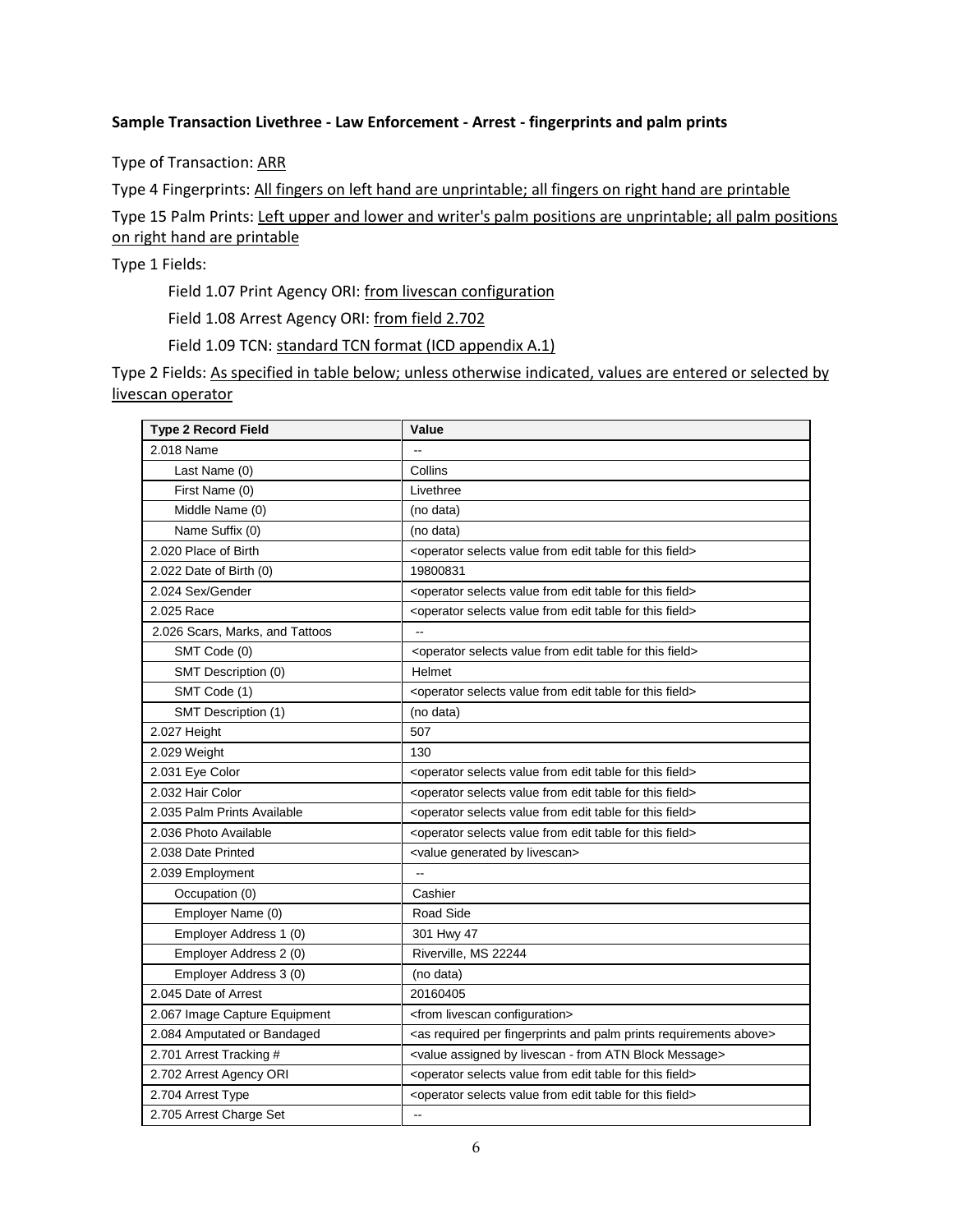| Citation (0)           | <operator edit="" field="" for="" from="" selects="" table="" this="" value=""></operator> |
|------------------------|--------------------------------------------------------------------------------------------|
| Charge Description (0) | This is the operator's description.                                                        |
| Supplement (0)         | (no data)                                                                                  |
| Severity (0)           | (no data)                                                                                  |
| $#$ Counts $(0)$       | 2                                                                                          |
| Date of Offense (0)    | 20120401                                                                                   |
| Action (0)             | <operator edit="" field="" for="" from="" selects="" table="" this="" value=""></operator> |
| Charge Remarks (0)     | (no data)                                                                                  |
|                        |                                                                                            |
| Citation (1)           | <operator edit="" field="" for="" from="" selects="" table="" this="" value=""></operator> |
| Charge Description (1) | (no data)                                                                                  |
| Supplement (1)         | (no data)                                                                                  |
| Severity (1)           | <operator edit="" field="" for="" from="" selects="" table="" this="" value=""></operator> |
| $#$ Counts $(1)$       | 1                                                                                          |
| Date of Offense (1)    | 20120401                                                                                   |
| Action (1)             | <operator edit="" field="" for="" from="" selects="" table="" this="" value=""></operator> |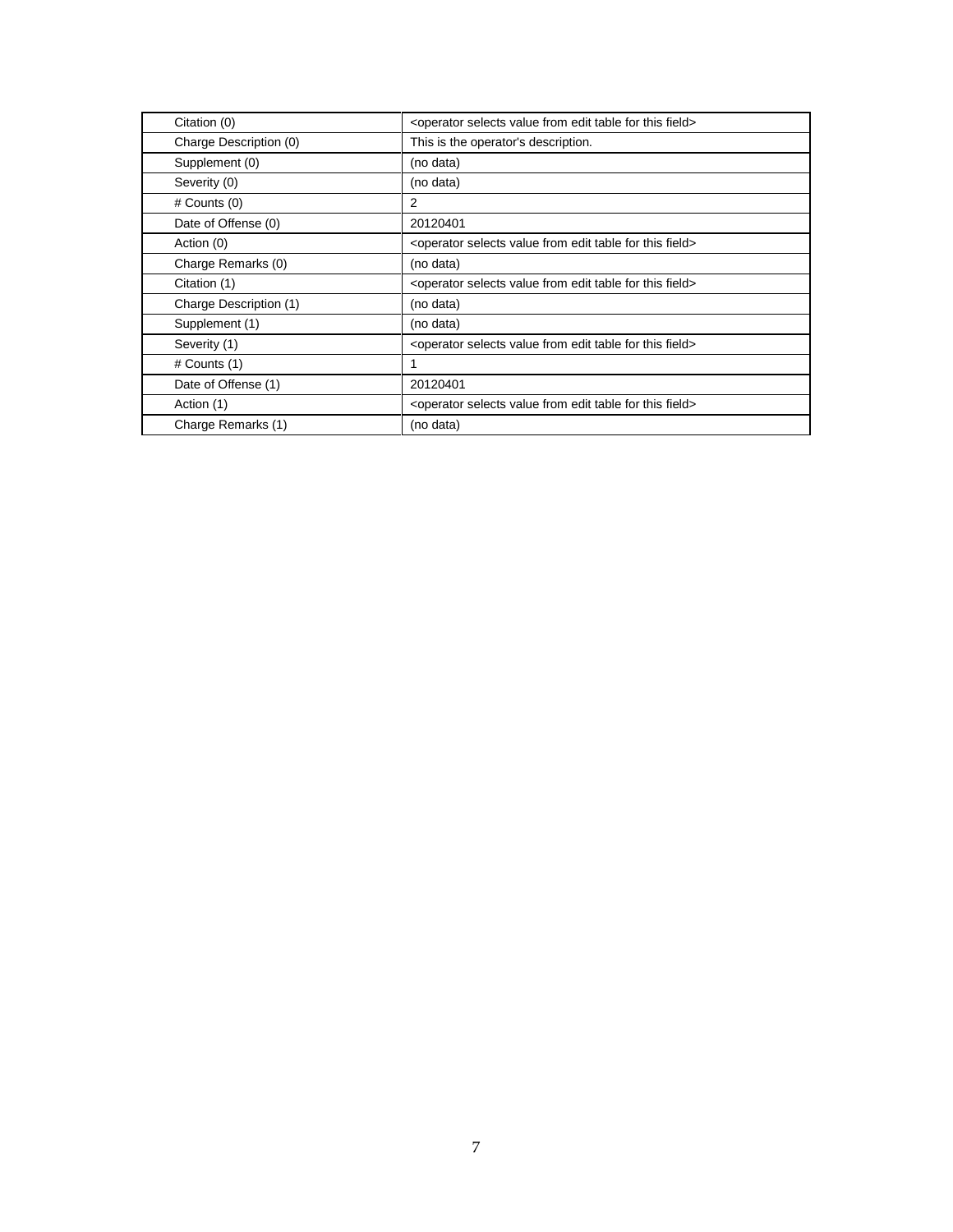#### **Sample Transaction Livefour - Law Enforcement Agency - Arrest - fingerprints and palm prints**

Type of Transaction: ARR

Type 4 Fingerprints: Unprintable little finger on left hand; all other positions are printable

Type 15 Palm Prints: All palm positions are printable

Type 1 Fields:

Field 1.07 Print Agency ORI: from livescan configuration

Field 1.08 Arrest Agency ORI: from field 2.702

Field 1.09 TCN: standard TCN format (ICD appendix A.1)

| <b>Type 2 Record Field</b>      | Value                                                                                      |
|---------------------------------|--------------------------------------------------------------------------------------------|
| 2.009 Originating Agency Case # | Case 001                                                                                   |
| 2.016 Social Security # (0)     | 223456799                                                                                  |
| 2.017 Miscellaneous Id # (0)    | цú.                                                                                        |
| Misc Id # Type (0)              | <operator edit="" field="" for="" from="" selects="" table="" this="" value=""></operator> |
| Misc Id # Value                 | 11122233                                                                                   |
| 2.018 Name                      | цц.                                                                                        |
| Last Name (0)                   | Davis                                                                                      |
| First Name (0)                  | Livefour                                                                                   |
| Middle Name (0)                 | (no data)                                                                                  |
| Name Suffix (0)                 | <operator edit="" field="" for="" from="" selects="" table="" this="" value=""></operator> |
| 2.020 Place of Birth            | <operator edit="" field="" for="" from="" selects="" table="" this="" value=""></operator> |
| 2.021 Country of Citizenship    | <operator edit="" field="" for="" from="" selects="" table="" this="" value=""></operator> |
| 2.022 Date of Birth (0)         | 19720615                                                                                   |
| 2.024 Sex/Gender                | <operator edit="" field="" for="" from="" selects="" table="" this="" value=""></operator> |
| 2.025 Race                      | <operator edit="" field="" for="" from="" selects="" table="" this="" value=""></operator> |
| 2.026 Scars, Marks, and Tattoos | $\overline{\phantom{a}}$                                                                   |
| SMT Code (0)                    | <operator edit="" field="" for="" from="" selects="" table="" this="" value=""></operator> |
| SMT Description (0)             | Red rose                                                                                   |
| 2.027 Height                    | 510                                                                                        |
| 2.029 Weight                    | 175                                                                                        |
| 2.031 Eye Color                 | <operator edit="" field="" for="" from="" selects="" table="" this="" value=""></operator> |
| 2.032 Hair Color                | <operator edit="" field="" for="" from="" selects="" table="" this="" value=""></operator> |
| 2.035 Palm Prints Available     | <operator edit="" field="" for="" from="" selects="" table="" this="" value=""></operator> |
| 2.036 Photo Available           | <operator edit="" field="" for="" from="" selects="" table="" this="" value=""></operator> |
| 2.038 Date Printed              | <value by="" generated="" livescan=""></value>                                             |
| 2.039 Employment                |                                                                                            |
| Occupation (0)                  | <b>Builder</b>                                                                             |
| Employer Name (0)               | Reynolds Corp.                                                                             |
| Employer Address 1 (0)          | 111 Main, Green, NY 11333                                                                  |
| Employer Address 2 (0)          | (no data)                                                                                  |
| Employer Address 3 (0)          | (no data)                                                                                  |
| 2.041 Residence                 | $\sim$                                                                                     |
| Residence Address 1 (0)         | 234 River St                                                                               |
| Residence Address 2 (0)         | (no data)                                                                                  |
| Residence Address 3 (0)         | Roseville, UT                                                                              |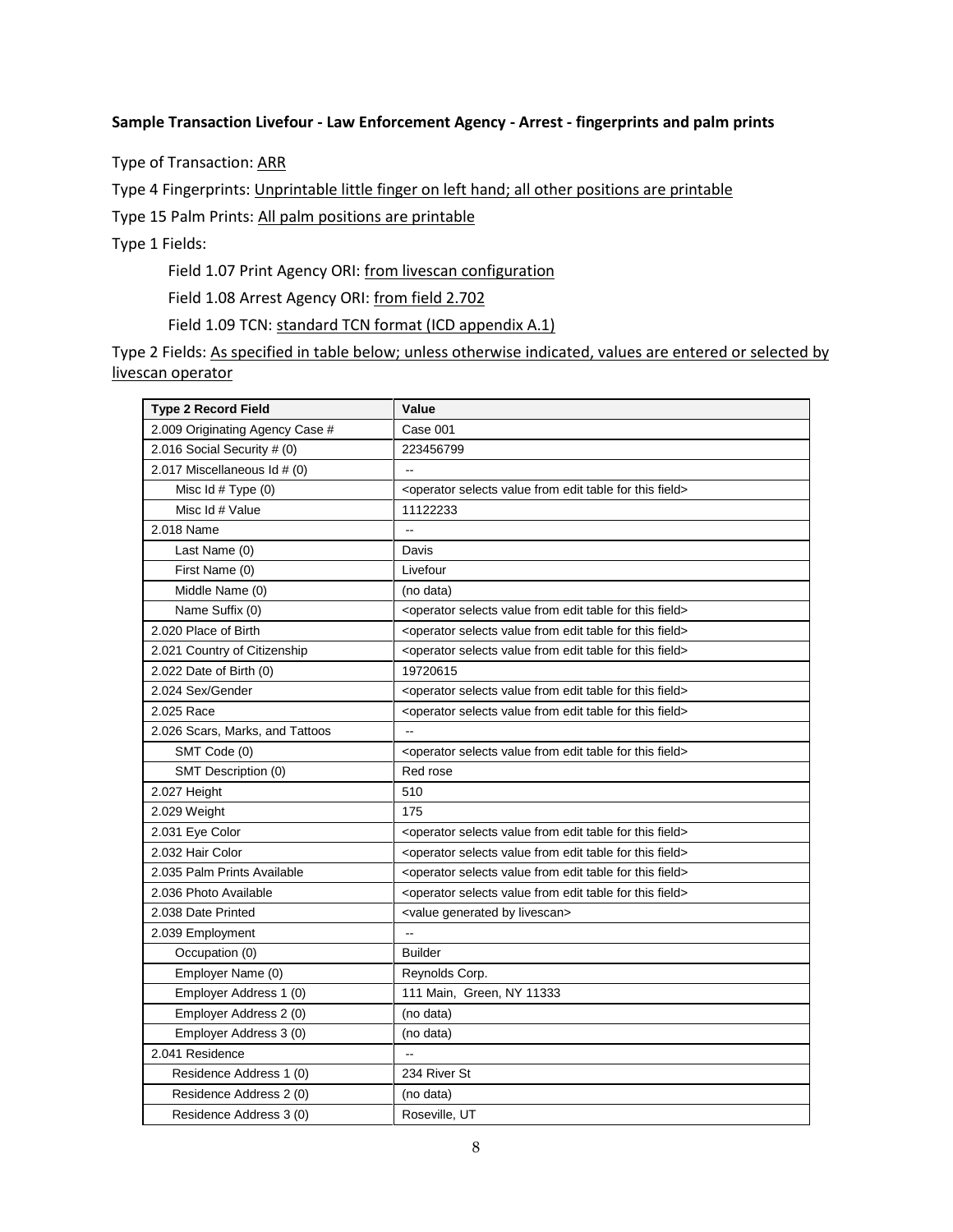| 2.045 Date of Arrest          | 20160224                                                                                       |
|-------------------------------|------------------------------------------------------------------------------------------------|
| 2.056 Caution Comments        | Escape artist                                                                                  |
| 2.067 Image Capture Equipment | <from configuration="" livescan=""></from>                                                     |
| 2.084 Amputated or Bandaged   | <as above="" and="" fingerprints="" palm="" per="" prints="" required="" requirements=""></as> |
| 2.701 Arrest Tracking #       | <value -="" assigned="" atn="" block="" by="" from="" livescan="" message=""></value>          |
| 2.702 Arrest Agency ORI       | <operator edit="" field="" for="" from="" selects="" table="" this="" value=""></operator>     |
| 2.703 Drivers License         |                                                                                                |
| Driver's License State (0)    | <operator edit="" field="" for="" from="" selects="" table="" this="" value=""></operator>     |
| Driver's License # (0)        | MX-345                                                                                         |
| 2.704 Arrest Type             | <operator edit="" field="" for="" from="" selects="" table="" this="" value=""></operator>     |
| 2.705 Arrest Charge Set       |                                                                                                |
| Citation (0)                  | <operator edit="" field="" for="" from="" selects="" table="" this="" value=""></operator>     |
| Charge Description (0)        | Charge Description for charge A                                                                |
| Supplement (0)                | <operator edit="" field="" for="" from="" selects="" table="" this="" value=""></operator>     |
| Severity (0)                  | <operator edit="" field="" for="" from="" selects="" table="" this="" value=""></operator>     |
| $#$ Counts $(0)$              | 1                                                                                              |
| Date of Offense (0)           | 20160223                                                                                       |
| Action (0)                    | <operator edit="" field="" for="" from="" selects="" table="" this="" value=""></operator>     |
| Charge Remarks (0)            | (no data)                                                                                      |

Note regarding Employment and Residence addresses: The test data may indicate "empty" fields between two populated fields - e.g. Address1 and Address 3 populated, but not Address 2. The purpose of the test data is to ensure that invalid separator situations do not occur. If scanning station software does not allow empty address lines, this is OK. Include an explanation of this in your email when you send the sample transactions.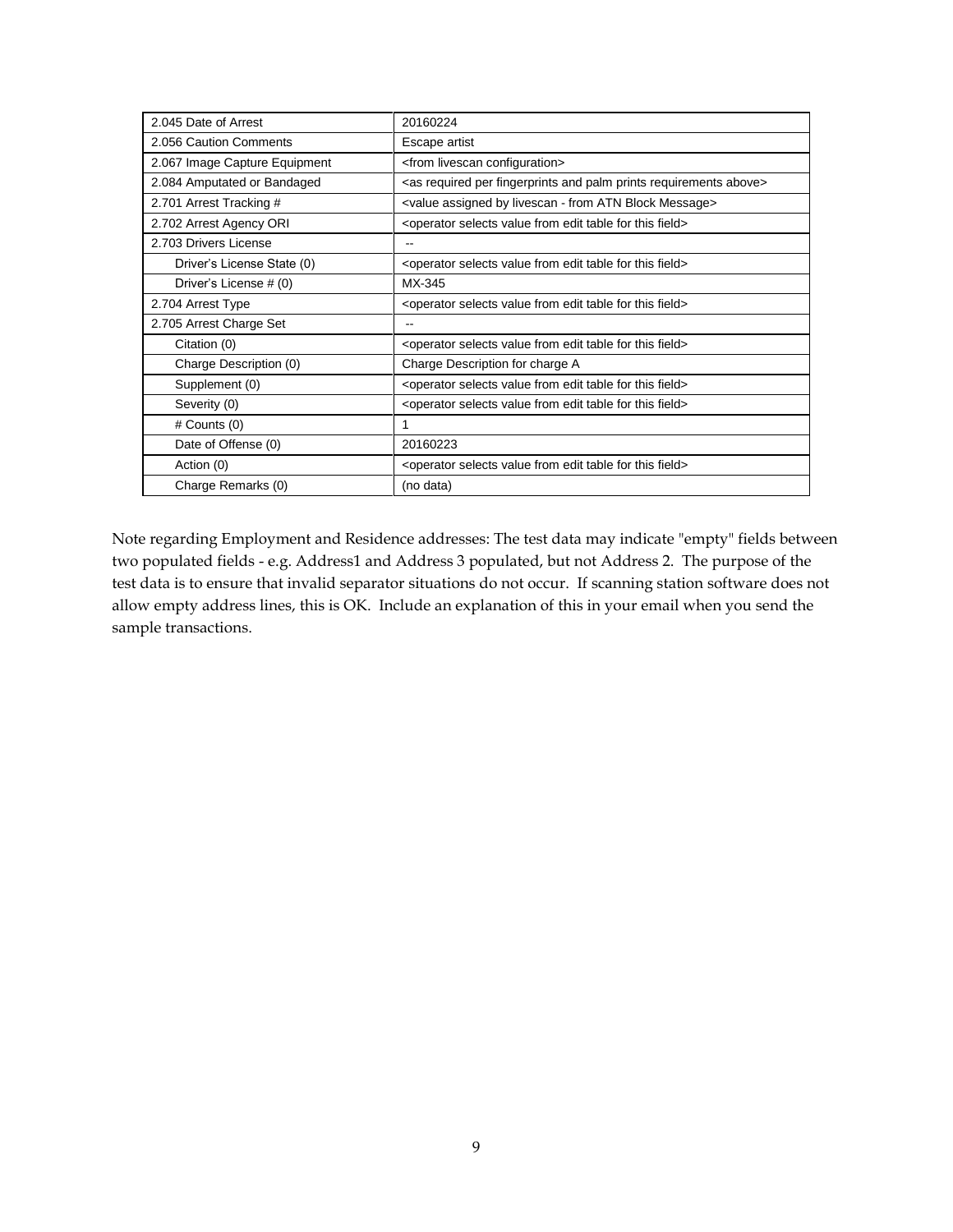## **Sample Transaction Livefive - Law Enforcement - Arrest - fingerprints and palm prints**

Type of Transaction: ARR

Type 4 Fingerprints: Partially amputated left index finger and partially amputated left ring finger; all finger positions are printable

Type 15 Palm Prints: Partial amputation annotation for left upper palm; all palm print positions are printable

Type 1 Fields:

Field 1.07 Print Agency ORI: from livescan configuration

Field 1.08 Arrest Agency ORI: from field 2.702

Field 1.09 TCN: standard TCN format (ICD appendix A.1)

| <b>Type 2 Record Field</b>  | Value                                                                                      |
|-----------------------------|--------------------------------------------------------------------------------------------|
| 2.016 Social Security # (0) | 123456788                                                                                  |
| Social Security # (1)       | 222456789                                                                                  |
| 2.018 Name                  | $\overline{a}$                                                                             |
| Last Name (0)               | Evans                                                                                      |
| First Name (0)              | Livefive                                                                                   |
| Middle Name (0)             | Albert                                                                                     |
| Name Suffix (0)             | (no data)                                                                                  |
| Last Name (1)               | <b>Bond</b>                                                                                |
| First Name (1)              | James                                                                                      |
| Middle Name (1)             | Albert                                                                                     |
| Name Suffix (1)             | <operator edit="" field="" for="" from="" selects="" table="" this="" value=""></operator> |
| 2.020 Place of Birth        | <operator edit="" field="" for="" from="" selects="" table="" this="" value=""></operator> |
| 2.022 Date of Birth (0)     | 19800831                                                                                   |
| 2.024 Sex/Gender            | <operator edit="" field="" for="" from="" selects="" table="" this="" value=""></operator> |
| 2.025 Race                  | <operator edit="" field="" for="" from="" selects="" table="" this="" value=""></operator> |
| 2.027 Height                | 507                                                                                        |
| 2.029 Weight                | 130                                                                                        |
| 2.031 Eye Color             | <operator edit="" field="" for="" from="" selects="" table="" this="" value=""></operator> |
| 2.032 Hair Color            | <operator edit="" field="" for="" from="" selects="" table="" this="" value=""></operator> |
| 2.035 Palm Prints Available | <operator edit="" field="" for="" from="" selects="" table="" this="" value=""></operator> |
| 2.036 Photo Available       | <operator edit="" field="" for="" from="" selects="" table="" this="" value=""></operator> |
| 2.038 Date Printed          | <value by="" generated="" livescan=""></value>                                             |
| 2.039 Employment            | $\sim$                                                                                     |
| Occupation (0)              | (no data)                                                                                  |
| Employer Name (0)           | Acme Inc                                                                                   |
| Employer Address 1 (0)      | Suite 45                                                                                   |
| Employer Address 2 (0)      | Smallville, MS 22222                                                                       |
| Employer Address 3 (0)      | (no data)                                                                                  |
| 2.041 Residence             |                                                                                            |
| Residence Address 1 (0)     | 3667 Main St Ajax, LA                                                                      |
| Residence Address 2 (0)     | (no data)                                                                                  |
| Residence Address 3 (0)     | (no data)                                                                                  |
| 2.045 Date of Arrest        | 20170305                                                                                   |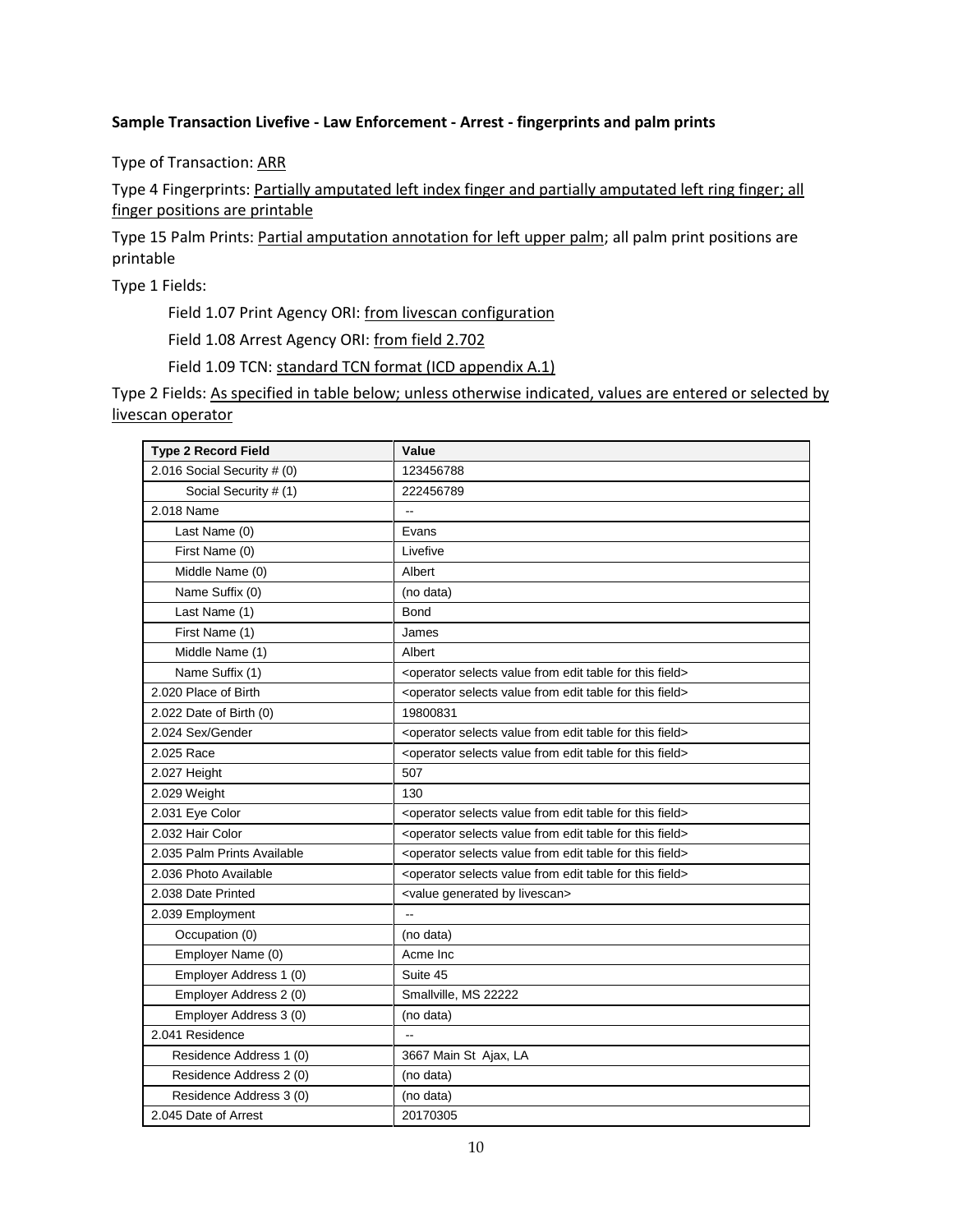| 2.067 Image Capture Equipment | <from configuration="" livescan=""></from>                                                     |
|-------------------------------|------------------------------------------------------------------------------------------------|
| 2.084 Amputated or Bandaged   | <as above="" and="" fingerprints="" palm="" per="" prints="" required="" requirements=""></as> |
| 2.701 Arrest Tracking #       | <value -="" assigned="" atn="" block="" by="" from="" livescan="" message=""></value>          |
| 2.702 Arrest Agency ORI       | <operator edit="" field="" for="" from="" selects="" table="" this="" value=""></operator>     |
| 2.703 Drivers License         | --                                                                                             |
| Driver's License State (0)    | <operator edit="" field="" for="" from="" selects="" table="" this="" value=""></operator>     |
| Driver's License # (0)        | 111-333-666                                                                                    |
| Driver's License State (1)    | <operator edit="" field="" for="" from="" selects="" table="" this="" value=""></operator>     |
| Driver's License # (1)        | 12345                                                                                          |
| 2.704 Arrest Type             | <operator edit="" field="" for="" from="" selects="" table="" this="" value=""></operator>     |
| 2.705 Arrest Charge Set       |                                                                                                |
| Citation (0)                  | <operator edit="" field="" for="" from="" selects="" table="" this="" value=""></operator>     |
| Charge Description (0)        | Charge Description for first charge                                                            |
| Supplement (0)                | <operator edit="" field="" for="" from="" selects="" table="" this="" value=""></operator>     |
| Severity (0)                  | <operator edit="" field="" for="" from="" selects="" table="" this="" value=""></operator>     |
| # Counts (0)                  | $\overline{2}$                                                                                 |
| Date of Offense (0)           | 20120401                                                                                       |
| Action (0)                    | <operator edit="" field="" for="" from="" selects="" table="" this="" value=""></operator>     |
| Charge Remarks (0)            | Remark for first charge                                                                        |
| Citation (1)                  | <operator edit="" field="" for="" from="" selects="" table="" this="" value=""></operator>     |
| Charge Description (1)        | Charge Description for second charge                                                           |
| Supplement (1)                | (no data)                                                                                      |
| Severity (1)                  | <operator edit="" field="" for="" from="" selects="" table="" this="" value=""></operator>     |
| # Counts (1)                  | 3                                                                                              |
| Date of Offense (1)           | 20120401                                                                                       |
| Action (1)                    | <operator edit="" field="" for="" from="" selects="" table="" this="" value=""></operator>     |
| Charge Remarks (1)            | (no data)                                                                                      |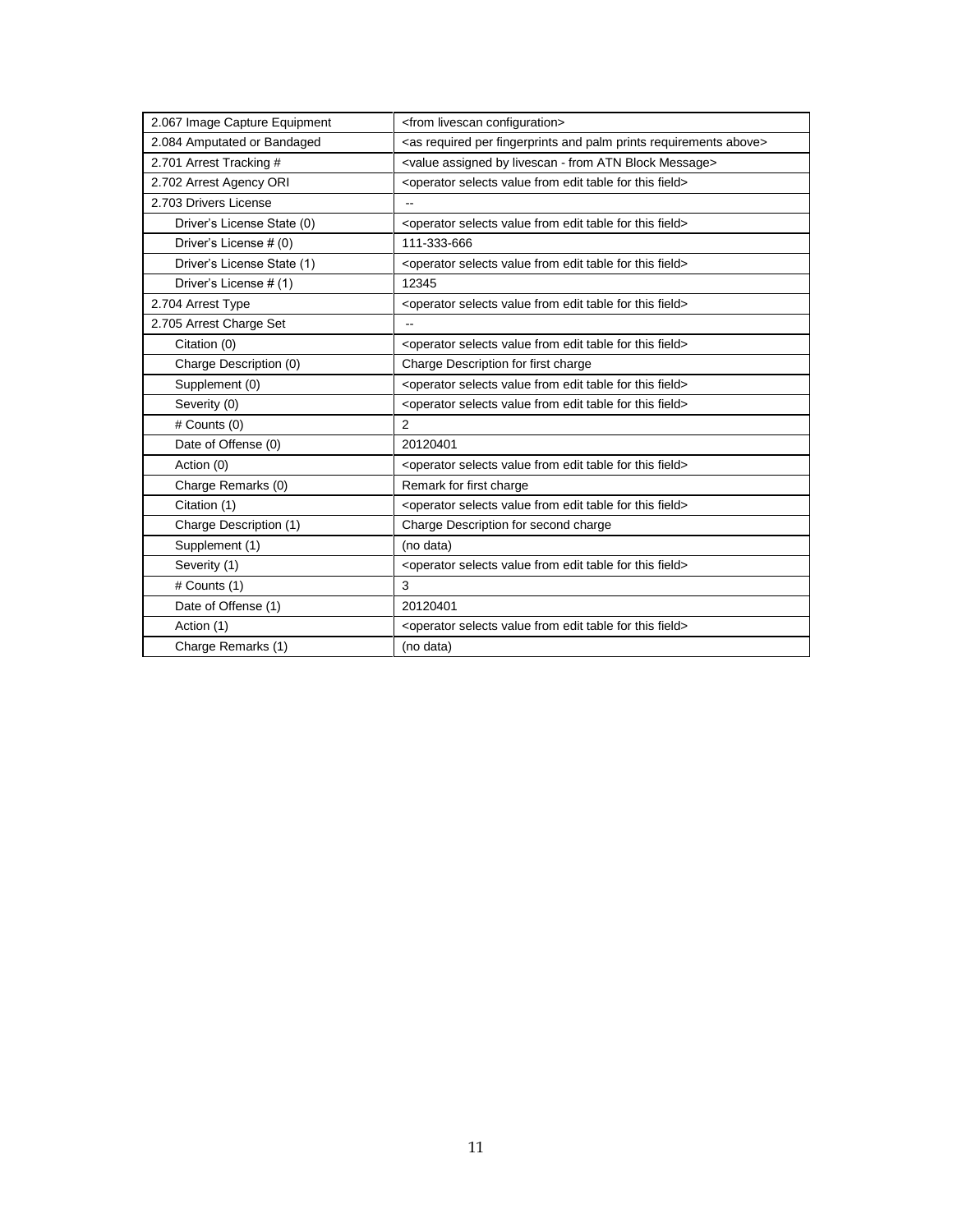#### **Sample Transaction Livesix - Department of Corrections - DOC - fingerprints only**

Type of Transaction: DOC

Type 4 Fingerprints: All tenprint positions are printable

Type 15 Palm Prints: All palm print positions are printable

Type 1 Fields:

Field 1.07 Print Agency ORI: from livescan configuration

Field 1.08 DOC Agency ORI: < operator selects value from edit table for this field>

Field 1.09 TCN: standard TCN format (ICD appendix A.1)

| <b>Type 2 Record Field</b>      | Value                                                                                          |
|---------------------------------|------------------------------------------------------------------------------------------------|
| 2.016 Social Security # (0)     | 123456788                                                                                      |
| 2.018 Name                      | $\overline{\phantom{a}}$                                                                       |
| Last Name (0)                   | Ford                                                                                           |
| First Name (0)                  | Livesix                                                                                        |
| Middle Name (0)                 | Albert                                                                                         |
| Name Suffix (0)                 | <operator edit="" field="" for="" from="" selects="" table="" this="" value=""></operator>     |
| Last Name (1)                   | Giraffe                                                                                        |
| First Name (1)                  | X<br>(specifies that name in last name is a nick name)                                         |
| Middle Name (1)                 | (no data)                                                                                      |
| Name Suffix (1)                 | (no data)                                                                                      |
| 2.020 Place of Birth            | <operator edit="" field="" for="" from="" selects="" table="" this="" value=""></operator>     |
| 2.022 Date of Birth (0)         | 19850831                                                                                       |
| 2.024 Sex/Gender                | <operator edit="" field="" for="" from="" selects="" table="" this="" value=""></operator>     |
| 2.025 Race                      | <operator edit="" field="" for="" from="" selects="" table="" this="" value=""></operator>     |
| 2.026 Scars, Marks, and Tattoos |                                                                                                |
| SMT Code (0)                    | <operator edit="" field="" for="" from="" selects="" table="" this="" value=""></operator>     |
| SMT Description (0)             | (no data)                                                                                      |
| SMT Code (1)                    | <operator edit="" field="" for="" from="" selects="" table="" this="" value=""></operator>     |
| SMT Description (1)             | Owl                                                                                            |
| 2.027 Height                    | 507                                                                                            |
| 2.029 Weight                    | 130                                                                                            |
| 2.031 Eye Color                 | <operator edit="" field="" for="" from="" selects="" table="" this="" value=""></operator>     |
| 2.032 Hair Color                | <operator edit="" field="" for="" from="" selects="" table="" this="" value=""></operator>     |
| 2.035 Palm Prints Available     | <operator edit="" field="" for="" from="" selects="" table="" this="" value=""></operator>     |
| 2.036 Photo Available           | <operator edit="" field="" for="" from="" selects="" table="" this="" value=""></operator>     |
| 2.038 Date Printed              | <value by="" generated="" livescan=""></value>                                                 |
| 2.056 Caution Comments          | May bite                                                                                       |
| 2.067 Image Capture Equipment   | <from configuration="" livescan=""></from>                                                     |
| 2.084 Amputated or Bandaged     | <as above="" and="" fingerprints="" palm="" per="" prints="" required="" requirements=""></as> |
| 2.709 DOC #                     | DOCID228                                                                                       |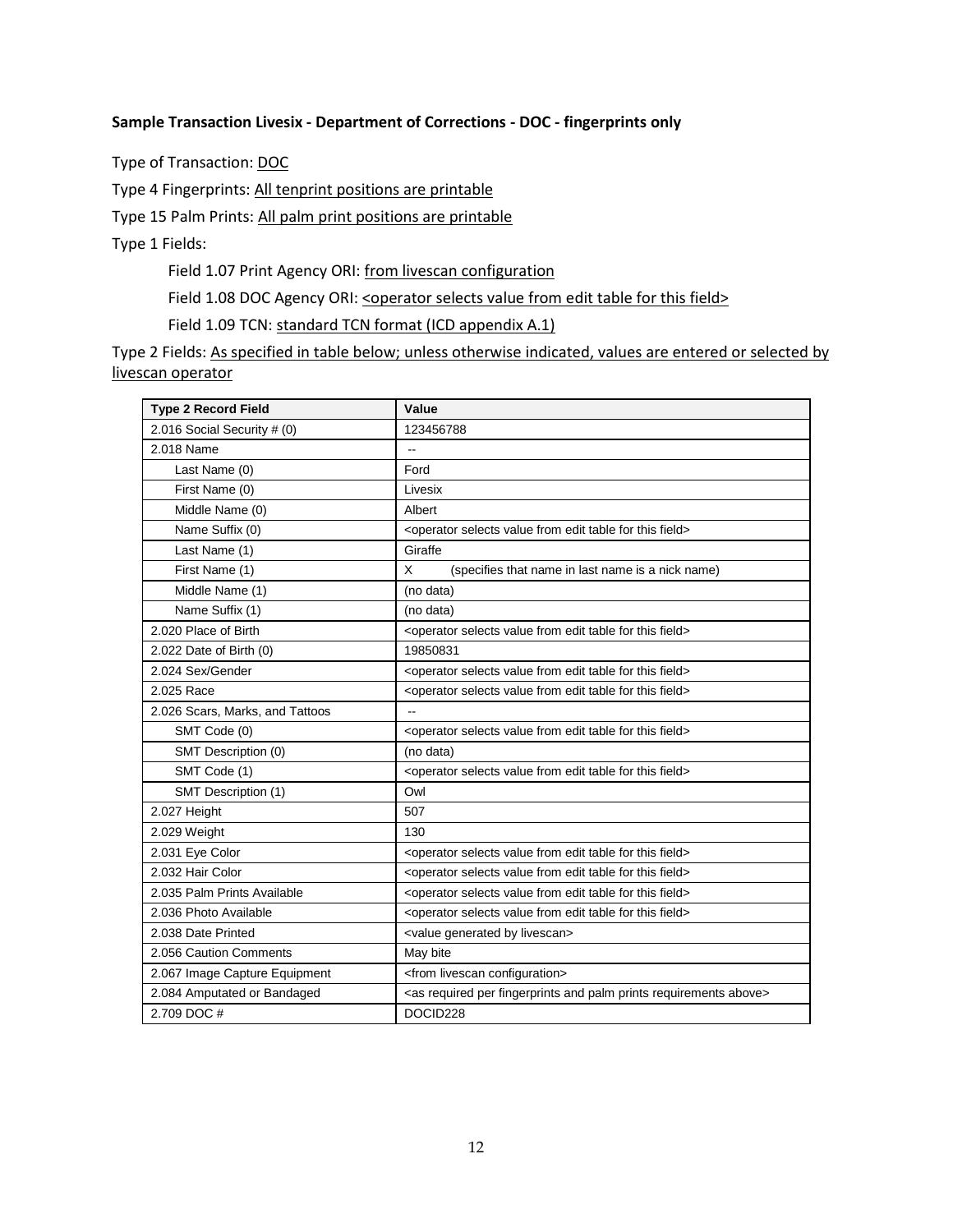# **Sample Transaction Liveseven - Law Enforcement Agency - Law Enforcement Applicant - fingerprints only**

Type of Transaction: APP

Type 4 Fingerprints: All tenprint positions are printable

Type 15 Palm Prints: None

Type 1 Fields:

Field 1.07 Print Agency ORI: from livescan configuration

Field 1.08 Applicant ORI: <select value, other than MSCERT954, from edit table for this field>

Field 1.09 TCN: Certification test format (ICD section 6.0)

| <b>Type 2 Record Field</b>    | Value                                                                                          |
|-------------------------------|------------------------------------------------------------------------------------------------|
| 2.018 Name                    | --                                                                                             |
| Last Name (0)                 | Grant                                                                                          |
| First Name (0)                | Liveseven                                                                                      |
| Middle Name (0)               | (no data)                                                                                      |
| Name Suffix (0)               | (no data)                                                                                      |
| 2.020 Place of Birth          | <operator edit="" field="" for="" from="" selects="" table="" this="" value=""></operator>     |
| 2.022 Date of Birth (0)       | 19850505                                                                                       |
| 2.024 Sex/Gender              | <operator edit="" field="" for="" from="" selects="" table="" this="" value=""></operator>     |
| 2.205 Race                    | <operator edit="" field="" for="" from="" selects="" table="" this="" value=""></operator>     |
| 2.027 Height                  | 511                                                                                            |
| 2.029 Weight                  | 200                                                                                            |
| 2.031 Eye Color               | <operator edit="" field="" for="" from="" selects="" table="" this="" value=""></operator>     |
| 2.032 Hair Color              | <operator edit="" field="" for="" from="" selects="" table="" this="" value=""></operator>     |
| 2.037 Reason Fingerprinted    | <set 'law="" by="" enforcement'="" livescan=""></set>                                          |
| 2.038 Date Printed            | <value by="" generated="" livescan=""></value>                                                 |
| 2.067 Image Capture Equipment | <from configuration="" livescan=""></from>                                                     |
| 2.084 Amputated or Bandaged   | <as above="" and="" fingerprints="" palm="" per="" prints="" required="" requirements=""></as> |
| 2.706 Fee Paid                | 23.50                                                                                          |
| 2.707 Response Address        |                                                                                                |
| Response Addressee            | Sarah Jones                                                                                    |
| Response Address 1            | 111 Oak St                                                                                     |
| Response Address 2            | Denton, MS                                                                                     |
| Response Address 3            | (no data)                                                                                      |
| Response Phone #              | 403-222-8877                                                                                   |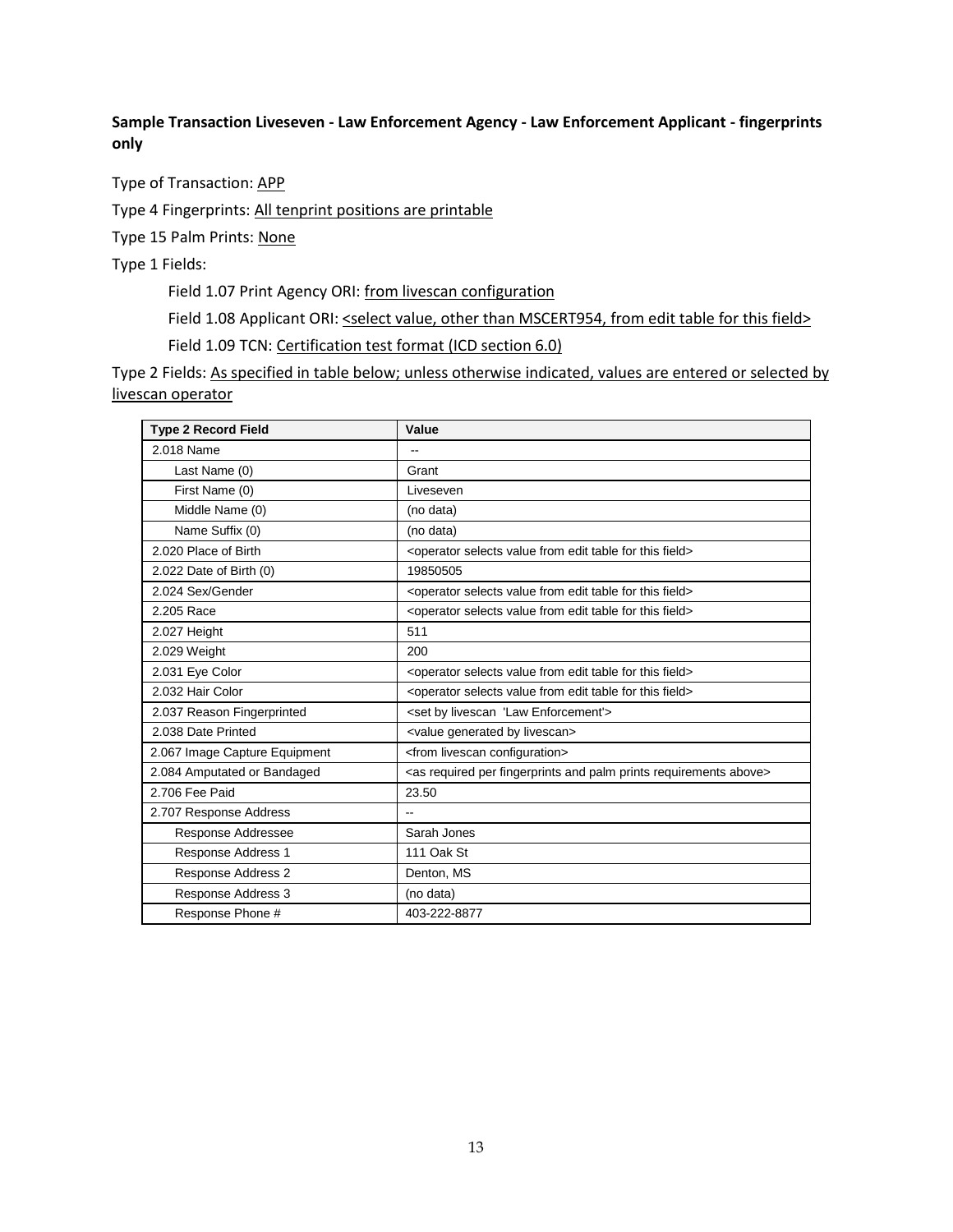#### **II. Requirements for each sample cardscan transaction**

- 1. Before creating the sample transactions:
	- a. Configure the cardscan as follows:
		- Station id: lctest2

Station Id in email From line: lctest2

Print Agency ORI assigned to the livescan (for field 1.07): MSCERT951

Image Capture Equipment: set to scanner used to create sample transaction

- b. Download/ install the edit tables from the edit table download message included in this package.
- 2. Use the cardscan user interface for the livescan software you will be certifying to create each transaction. Preferably, use the tenprint-only and the palm print scanners that you will be certifying. Enter user-entered text in mixed case as indicated in each sample transaction.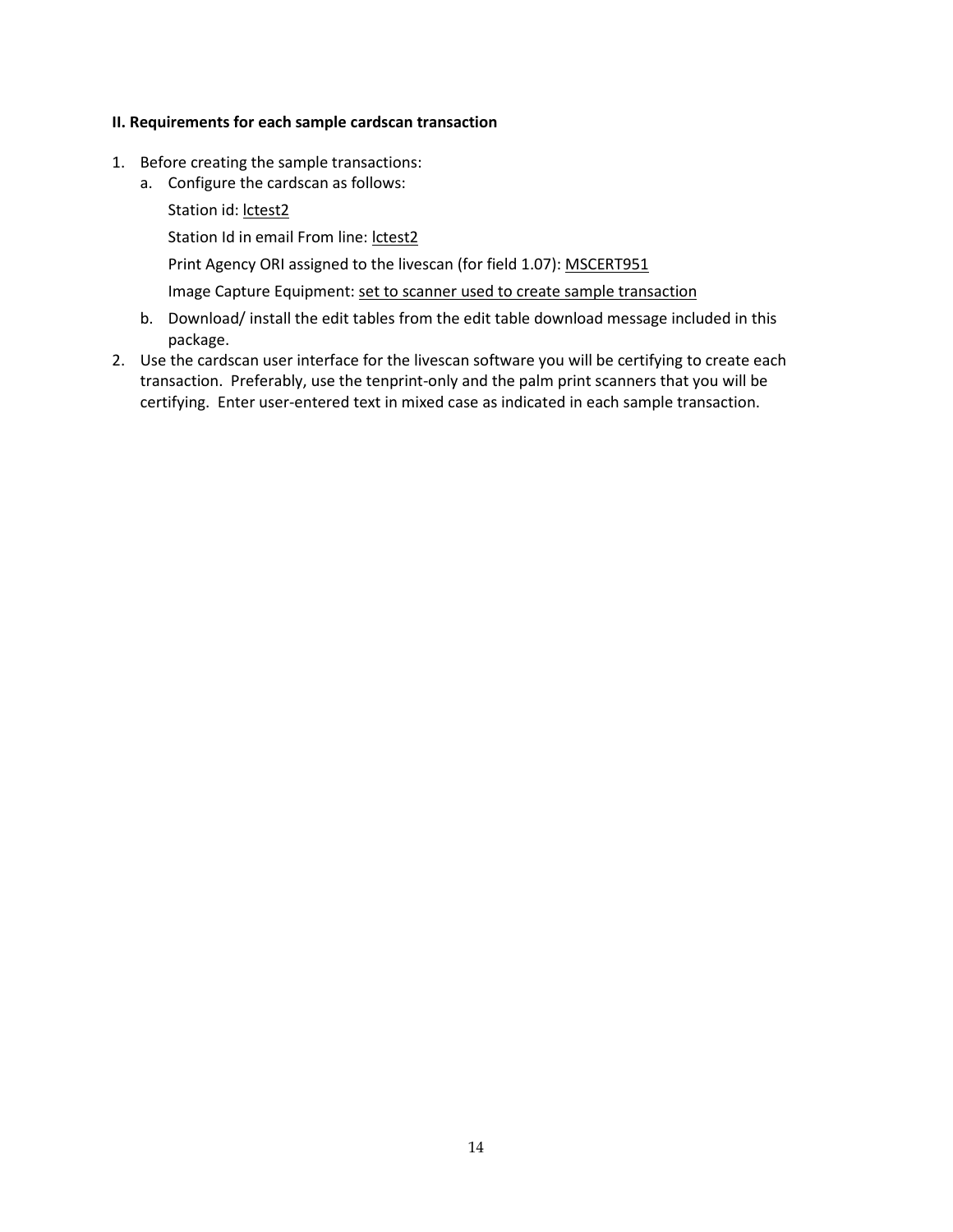### **Sample Transaction Cardone - Civil Applicant Agency - Billable Applicant - fingerprints only**

Type of Transaction: APP

Type 4 Fingerprints: All tenprint positions are printable

Type 15 Palm Prints: None

Type 1 Fields:

Field 1.07 Print Agency ORI: <select value, other than MSCERT951, from edit table for this field> Field 1.08 Applicant ORI: <select value, other than MSCERT951, from edit table for this field> Field 1.09 TCN: standard TCN format (ICD appendix A.1)

| <b>Type 2 Record Field</b>    | Value                                                                                          |
|-------------------------------|------------------------------------------------------------------------------------------------|
| 2.018 Name                    | $\qquad \qquad -$                                                                              |
| Last Name (0)                 | Martin                                                                                         |
| First Name (0)                | Cardone                                                                                        |
| Middle Name (0)               | (no data)                                                                                      |
| Name Suffix (0)               | (no data)                                                                                      |
| 2.020 Place of Birth          | <operator edit="" field="" for="" from="" selects="" table="" this="" value=""></operator>     |
| 2.022 Date of Birth $(0)$     | 19860606                                                                                       |
| 2.024 Sex/Gender              | <operator edit="" field="" for="" from="" selects="" table="" this="" value=""></operator>     |
| 2.205 Race                    | <operator edit="" field="" for="" from="" selects="" table="" this="" value=""></operator>     |
| 2.027 Height                  | 604                                                                                            |
| 2.029 Weight                  | 220                                                                                            |
| 2.031 Eye Color               | <operator edit="" field="" for="" from="" selects="" table="" this="" value=""></operator>     |
| 2.032 Hair Color              | <operator edit="" field="" for="" from="" selects="" table="" this="" value=""></operator>     |
| 2.037 Reason Fingerprinted    | <operator edit="" field="" for="" from="" selects="" table="" this="" value=""></operator>     |
| 2.038 Date Printed            | 20170215                                                                                       |
| 2.067 Image Capture Equipment | <from cardscan="" configuration=""></from>                                                     |
| 2.084 Amputated or Bandaged   | <as above="" and="" fingerprints="" palm="" per="" prints="" required="" requirements=""></as> |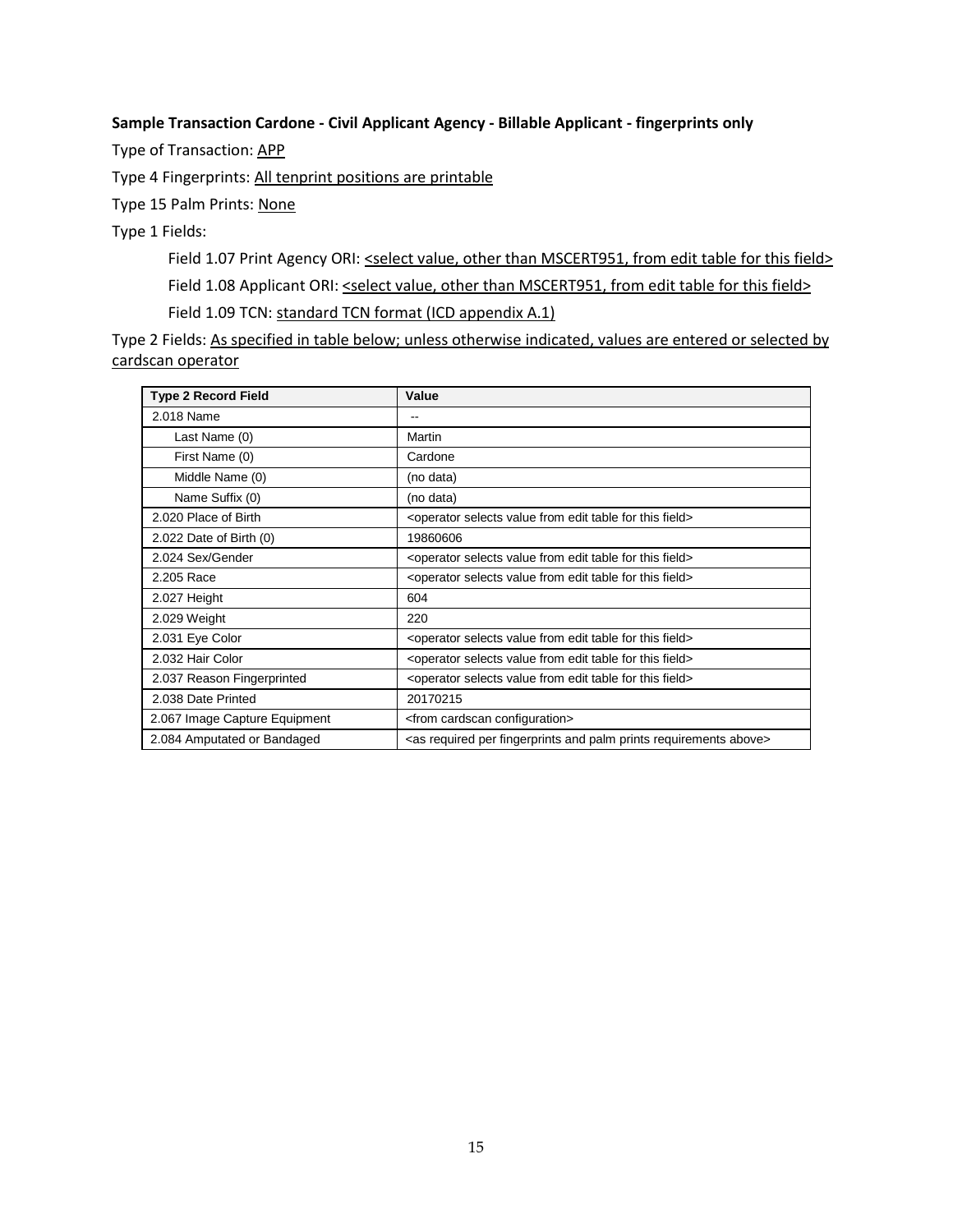#### **Sample Transaction Cardtwo - Law Enforcement Agency - Arrest - fingerprints and palm prints**

Type of Transaction: ARR

Type 4 Fingerprints: Unprintable little finger on left hand; all other positions are printable

Type 15 Palm Prints: All palm positions are printable

Type 1 Fields:

Field 1.07 Print Agency ORI: <select value, other than MSCERT951, from edit table for this field> Field 1.08 Arrest Agency ORI: from field 2.702

Field 1.09 TCN: standard TCN format (ICD appendix A.1)

| <b>Type 2 Record Field</b>      | Value                                                                                      |
|---------------------------------|--------------------------------------------------------------------------------------------|
| 2.009 Originating Agency Case # | Case 002                                                                                   |
| 2.016 Social Security # (0)     | 223456700                                                                                  |
| 2.017 Miscellaneous Id # (0)    | Ξ.                                                                                         |
| Misc Id # Type (0)              | <operator edit="" field="" for="" from="" selects="" table="" this="" value=""></operator> |
| Misc Id # Value                 | 111222                                                                                     |
| 2.018 Name                      | $\overline{\phantom{a}}$                                                                   |
| Last Name (0)                   | Potter                                                                                     |
| First Name (0)                  | Cardtwo                                                                                    |
| Middle Name (0)                 | (no data)                                                                                  |
| Name Suffix (0)                 | (no data)                                                                                  |
| 2.020 Place of Birth            | <operator edit="" field="" for="" from="" selects="" table="" this="" value=""></operator> |
| 2.021 Country of Citizenship    | <operator edit="" field="" for="" from="" selects="" table="" this="" value=""></operator> |
| 2.022 Date of Birth (0)         | 19720202                                                                                   |
| 2.024 Sex/Gender                | <operator edit="" field="" for="" from="" selects="" table="" this="" value=""></operator> |
| 2.025 Race                      | <operator edit="" field="" for="" from="" selects="" table="" this="" value=""></operator> |
| 2.026 Scars, Marks, and Tattoos | $\mathbf{L}$                                                                               |
| SMT Code (0)                    | <operator edit="" field="" for="" from="" selects="" table="" this="" value=""></operator> |
| SMT Description (0)             | Red rose                                                                                   |
| 2.027 Height                    | 511                                                                                        |
| 2.029 Weight                    | 275                                                                                        |
| 2.031 Eye Color                 | <operator edit="" field="" for="" from="" selects="" table="" this="" value=""></operator> |
| 2.032 Hair Color                | <operator edit="" field="" for="" from="" selects="" table="" this="" value=""></operator> |
| 2.035 Palm Prints Available     | <operator edit="" field="" for="" from="" selects="" table="" this="" value=""></operator> |
| 2.036 Photo Available           | <operator edit="" field="" for="" from="" selects="" table="" this="" value=""></operator> |
| 2.038 Date Printed              | 20170301                                                                                   |
| 2.039 Employment                |                                                                                            |
| Occupation (0)                  | <b>Bricklayer</b>                                                                          |
| Employer Name (0)               | Construction Corp.                                                                         |
| Employer Address 1 (0)          | 222 Main St                                                                                |
| Employer Address 2 (0)          | (no data)                                                                                  |
| Employer Address 3 (0)          | Riverdale, NY 11333                                                                        |
| 2.041 Residence                 | $\sim$                                                                                     |
| Residence Address 1 (0)         | 555 River St                                                                               |
| Residence Address 2 (0)         | Roseville, UT                                                                              |
| Residence Address 3 (0)         | <b>USA</b>                                                                                 |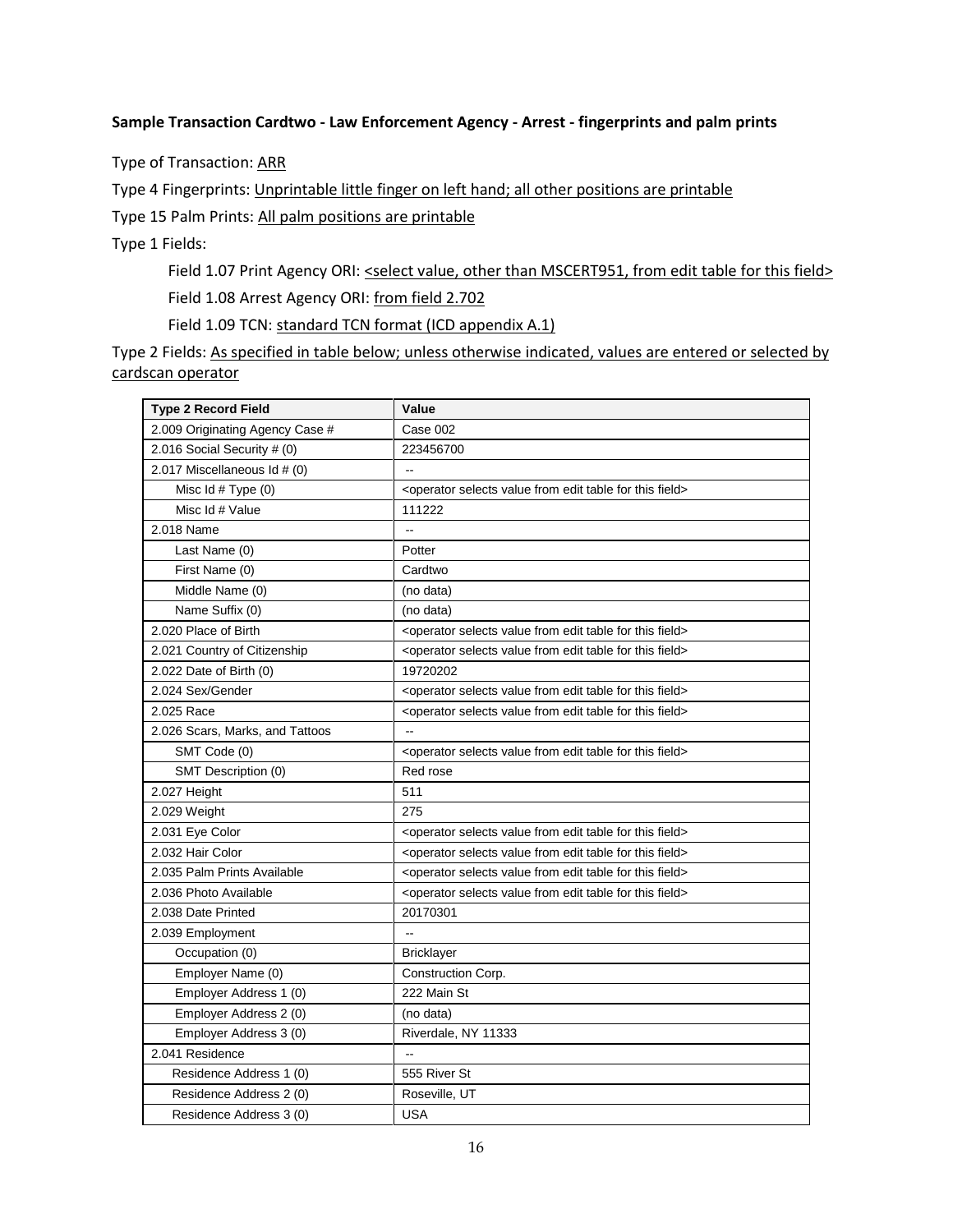| 2.045 Date of Arrest          | 20160224                                                                                       |
|-------------------------------|------------------------------------------------------------------------------------------------|
| 2.056 Caution Comments        | Expert lock pick                                                                               |
| 2.067 Image Capture Equipment | <from cardscan="" configuration=""></from>                                                     |
| 2.084 Amputated or Bandaged   | <as above="" and="" fingerprints="" palm="" per="" prints="" required="" requirements=""></as> |
| 2.701 Arrest Tracking #       | 5000000110                                                                                     |
| 2.702 Arrest Agency ORI       | <operator edit="" field="" for="" from="" selects="" table="" this="" value=""></operator>     |
| 2.703 Drivers License         |                                                                                                |
| Driver's License State (0)    | <operator edit="" field="" for="" from="" selects="" table="" this="" value=""></operator>     |
| Driver's License # (0)        | 34567                                                                                          |
| 2.704 Arrest Type             | <operator edit="" field="" for="" from="" selects="" table="" this="" value=""></operator>     |
| 2.705 Arrest Charge Set       |                                                                                                |
| Citation (0)                  | <operator edit="" field="" for="" from="" selects="" table="" this="" value=""></operator>     |
| Charge Description (0)        | Charge Description for charge A                                                                |
| Supplement (0)                | <operator edit="" field="" for="" from="" selects="" table="" this="" value=""></operator>     |
| Severity (0)                  | <operator edit="" field="" for="" from="" selects="" table="" this="" value=""></operator>     |
| # Counts (0)                  | 1                                                                                              |
| Date of Offense (0)           | 20160224                                                                                       |
| Action (0)                    | <operator edit="" field="" for="" from="" selects="" table="" this="" value=""></operator>     |
| Charge Remarks (0)            | (no data)                                                                                      |

Note regarding Employment and Residence addresses: The test data may indicate "empty" fields between two populated fields - e.g. Address1 and Address 3 populated, but not Address 2. The purpose of the test data is to ensure that invalid separator situations do not occur. If scanning station software does not allow empty address lines, this is OK. Include an explanation of this in your email when you send the sample transactions.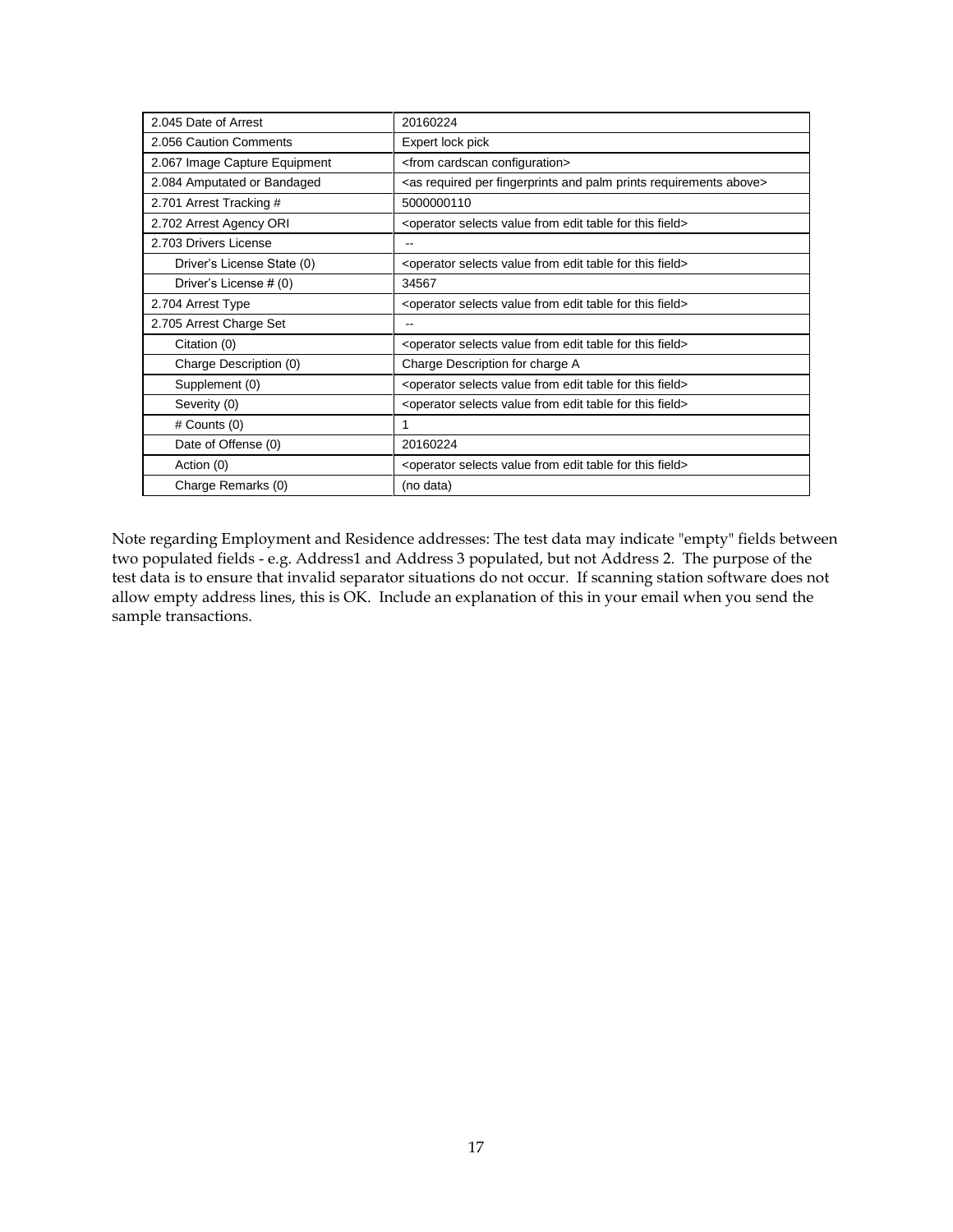# **Edit Table Download Message Information**

# **Table from ICD**

| <b>Edit Table</b>     | Must be used for the following field(s)                                                                                                                                                                                |
|-----------------------|------------------------------------------------------------------------------------------------------------------------------------------------------------------------------------------------------------------------|
| Agency                | 1.07 Print Agency ORI (for cardscan only)                                                                                                                                                                              |
|                       | 1.08 Applicant Agency ORI                                                                                                                                                                                              |
| AMP or BAND Code      | 2.084 Amputated or Bandaged / Amputated or Bandaged Code                                                                                                                                                               |
| Arrest Type           | 2.704 Arrest Type                                                                                                                                                                                                      |
| Country               | 2.021 Country of Citizenship                                                                                                                                                                                           |
| <b>Correct Agency</b> | 1.08 DOC Agency ORI                                                                                                                                                                                                    |
| <b>Enforce Agency</b> | 2.702 Arrest Agency ORI                                                                                                                                                                                                |
| <b>Enforce Event</b>  | 2.705 Arrest Charge Set / Action                                                                                                                                                                                       |
| Eye Color             | 2.031 Eye Color                                                                                                                                                                                                        |
| Hair Color            | 2.032 Hair Color                                                                                                                                                                                                       |
| Misc Number Type      | 2.017 Miscellaneous Id / Miscellaneous Id Number Type                                                                                                                                                                  |
| Name Suffix           | 2.018 Name / Name Suffix                                                                                                                                                                                               |
| Place of Birth        | 2.020 Place of Birth                                                                                                                                                                                                   |
| Race                  | 2.025 Race                                                                                                                                                                                                             |
| Reason Fingerprinted  | 2.037 Reason Fingerprinted                                                                                                                                                                                             |
|                       | Used only for Civil Applicant Agency APPs                                                                                                                                                                              |
|                       | (Not used for 'Law Enforcement', Instate Inquiry Only', 'CRIMINAL INQUIRY' or 'Sex Offender Reg')                                                                                                                      |
| Severity              | 2.705 Arrest Charge Set / Severity                                                                                                                                                                                     |
| Sex                   | 2.024 Sex/Gender                                                                                                                                                                                                       |
| <b>State</b>          | 2.703 Driver's License / Driver's License State                                                                                                                                                                        |
| <b>Statute</b>        | 2.705 Arrest Charge Set / Citation                                                                                                                                                                                     |
|                       | The description will contain a vertical bar ( ) with a severity after it. This is for informational purposes<br>for the operator. It is independent of the severity that the operator specifies in 2.705 Arrest Charge |
|                       | Set/Severity. There is no need for the livescan to do anything other than display this information.                                                                                                                    |
|                       | For example:                                                                                                                                                                                                           |
|                       | Statute<br>$49 - 7 - 31.1$<br>Hunting - unlawful to                                                                                                                                                                    |
|                       | hunt deer during qun season without orange vest   Misdemeanor                                                                                                                                                          |
| Statute_CIC<br>Suffix | 2.705 Arrest Charge Set / Citation (for CIC only)<br>2.019 Name / Suffix                                                                                                                                               |
|                       |                                                                                                                                                                                                                        |
| Supplement            | 2.705 Arrest Charge Set / Supplement                                                                                                                                                                                   |
| Tattoo                | 2.026 Scars, Marks, and Tattoos / SMT Code<br>10.040 NCIC Designation Code                                                                                                                                             |
|                       | For example:                                                                                                                                                                                                           |
|                       | Tattoo<br>TAT UL ARM<br>Tattoos, Arm, left                                                                                                                                                                             |
|                       | upper                                                                                                                                                                                                                  |
| Yes/No                | 2.035 Palm Prints Available                                                                                                                                                                                            |
|                       | 2.036 Photo Available                                                                                                                                                                                                  |

The following table indicates which fields must use each of the edit tables.

### **Instructions for using the Edit Table file**

- The message has email header lines as described in the ICD appendix E.1.
- Before the email header lines are Linux shell script commands that submit this email to the Unix sendmail email application. You will need to replace this with the appropriate commands for your test environment operating system and mail application.
- Usage instructions for the shell script are included in the script so please refer to it. The first argument <email address> will be your station id and the second argument <description> can be any text.
- Note: even though it is the Edit Table Download message, the Subject of the email is EDT.